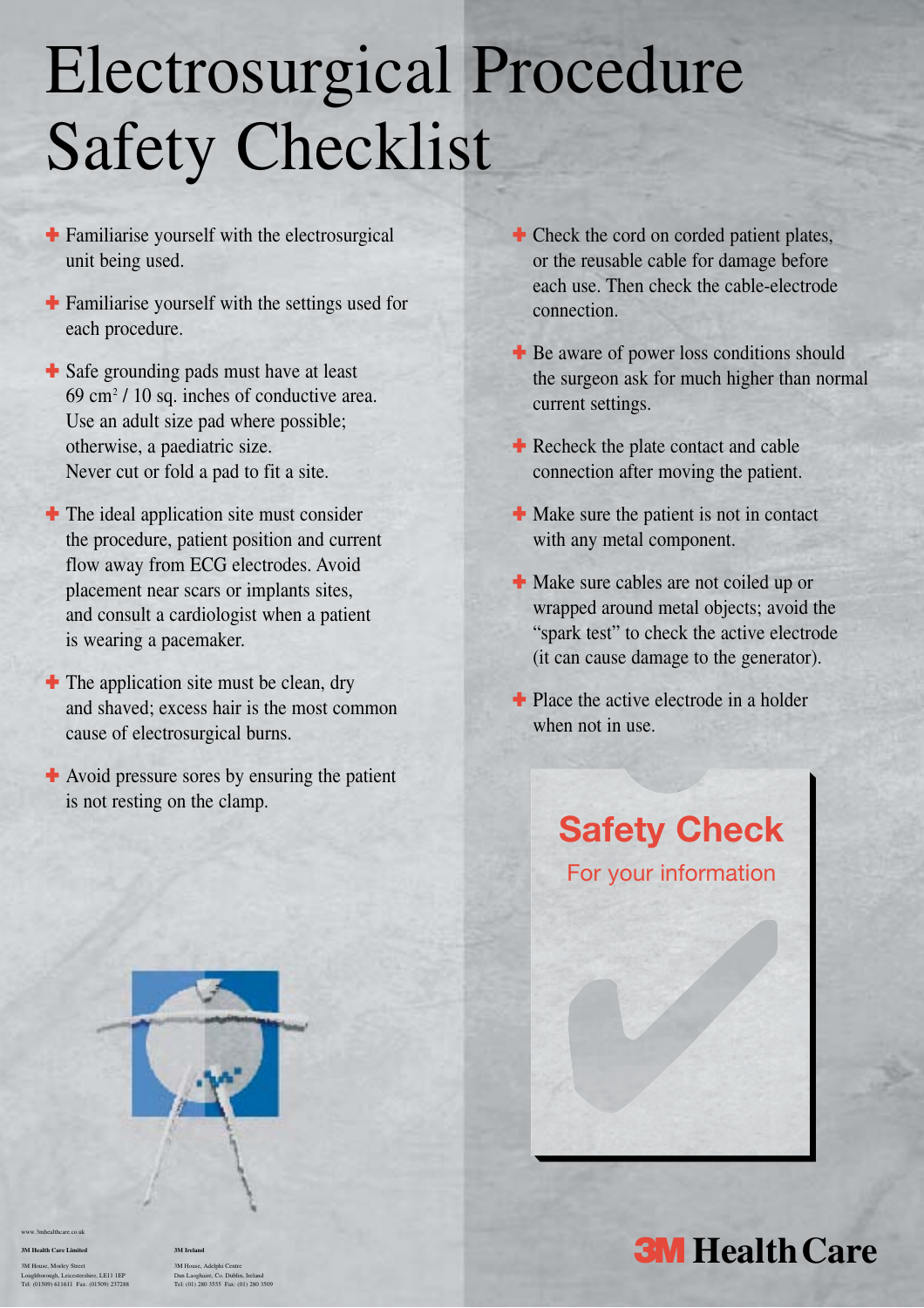## **Do's and Don'ts**

*Positive steps towards diathermy safety*

#### **DO's**

- ✔ **DO** shave, clean and thoroughly dry the patient plate site before applying the patient plate.
- ✔ **DO** position the patient plate as close to the operative site as is safe and reasonably possible.
- ✔ **DO** check all cables to active electrodes and patient plate for cracks and deterioration.
- ✔ **DO** follow manufacturer's instructions for checking alarm systems.
- ✔ **DO** locate the patient plate over well vascularised muscular areas.
- ✔ **DO** apply the patient plate before draping the patient.
- ✔ **DO** ensure that the patient plate is in direct and complete contact with the patient to permit the flow of current.
- ✔ **DO** check the patient plate for adequate contact if the patient is moved during surgery.
- ✔ **DO** make sure the cable-to-machine and cable-to-plate connections are secure.
- ✔ **DO** check the patient plate and all connections during surgery if constant level increases are required.
- ✔ **DO** keep the active electrode blade clear of tissue build-up.
- ✔ **DO** position ECG electrodes the maximum possible distance from the surgical site.
- ✔ **DO** take time to prepare the diathermy unit and to apply patient plates carefully. **3M Health Care**